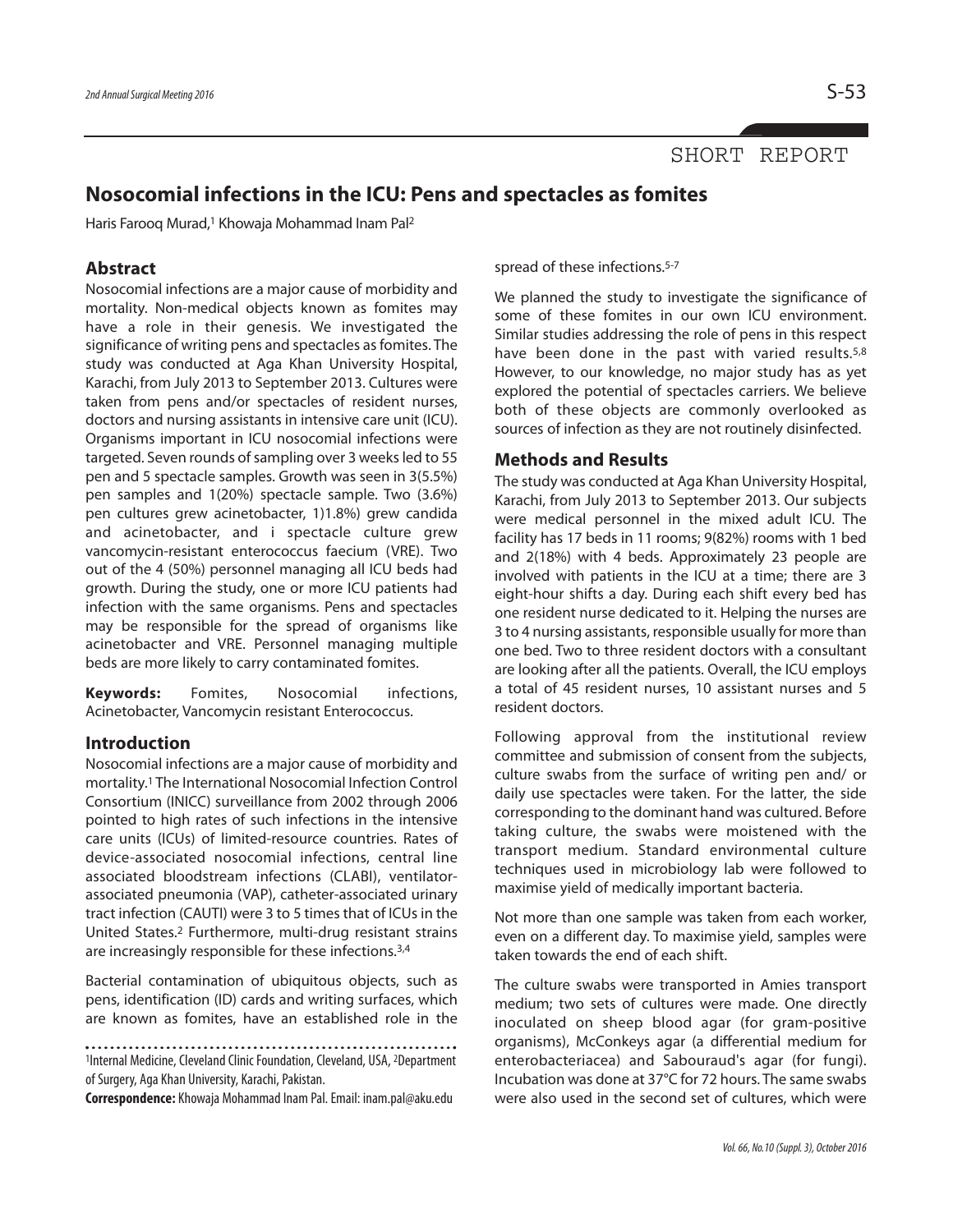| <b>Sampling Day</b> | <b>Type of object</b> | Organism grown            | Number of beds attended | <b>Shift</b> |
|---------------------|-----------------------|---------------------------|-------------------------|--------------|
|                     | Pen                   | Acinetobacter and Candida |                         | Morning      |
|                     | Pen                   | Acinetobacter             | All                     | Evening      |
|                     | Pen                   | Acinetobacter             | All                     | Evening      |
| 6                   | Spectacle             | VRE*                      |                         | Evening      |

Table: Positive culture results and healthcare worker information.

\*Vancomycin-resistant E.Coli.

incubated in brain heart infusion (BHI) for 18 hours. Then they too were inoculated on sheep blood, Sabouraud's and McConkeys agar. This was done to increase the yield.

We looked only for organisms that were of significance in ICU nosocomial infections, namely: staphylococcus aureus, enterococcus, acinetobacter, pseudomonas aeruginosa, E. coli, klebsiella and fungal species (candida, aspergillus and mucor).

During each round of sampling 8-9 samples, about 35- 39% of shift staff, were taken. Seven rounds on different days were done.

For each sample taken, the culture profile of the patient being looked after was noted.

Of the 60 ICU medical staff members, 54(90%) participated. These comprised all 45(100%) resident nurses, 7(70%) of the 10 nursing assistants, and 3(60%) of the 5 resident doctors.

Of the 60 culture swabs, 55(92%) were from pens and 5(8%) were from spectacles. The reason for low spectacle numbers was smaller user cohort.

Three (5.5%) of the pen samples and 1(20%) spectacle showed growth. The samples were taken on 3 separate days; 1(25%) positive result on the first day of sampling, 2(50%) on the fifth, and 1(25%) on the sixth day.

Two (3.6%) of the pen cultures grew acinetobacter, 1(1.8%) grew candida along with acinetobacter, and the spectacle culture grew vancomycin-resistant enterococcus (VRE) faecium.

Of the 55 subjects, 44(80%) were looking after one bed, 6(11%) were assigned to two beds, and 4(7%) were assigned to look after all the ICU beds. Two of the 44(4.5%) subjects managing one bed were positive, none of the 6 managing 2 beds showed growth, while 2 out of 4 (50%) managing all beds showed growth (Table).

We could not demonstrate a correlation between the growth from specific staff and the patients they were managing. However, for each day of positive results, there were patients in ICU with the same infecting organism. Three patients in ICU had acinetobacter on the first day, one with acinetobacter on the 5th day and two patients with VRE on the 6th day.

#### **Conclusion**

Hospitals worldwide, including those in developing countries, have taken steps to prevent nosocomial infections, including contact precautions and disinfection procedures. Despite adopting such policies in our hospital, 3 of our pen samples and 1 spectacle (5.5% and 20% respectively) was contaminated with organisms known to cause nosocomial infections.

Acinetobacter, a gram-positive coccobacillus, is rapidly emerging as an organism of major importance in hospitals all over the world. It is known for its propensity to cause outbreaks, antimicrobial resistance and resistance to desiccation. <sup>9</sup> It commonly causes hospitalacquired pulmonary, blood stream, urinary tract and surgical wound infections. <sup>9</sup> The findings of the International Nosocomial Infection Control Consortium (INICC) surveillance on ICUs in 36 developing countries found acinetobacter to be one of the major pathogens responsible for most nosocomial infections. The organism's high resistance to desiccation is one of the important factors for dissemination. 10

One spectacle sample grew VRE which frequently causes epidemics in various hospital settings and in fact has been reported to be endemic in many hospitals in the past. 11 Infections caused by VRE include urinary tract and bloodstream infections, endocarditis and meningitis.

It is also interesting to note that 2 of the 4 people (50%) looking after all the ICU beds had pens that were contaminated compared to a contamination rate of 4.5% amongst those who were looking after just one bed. Potentially these workers could be responsible for transmission to multiple patients. Healthcare workers with such roles are usually on-call doctors or attending physicians.

The best measure that one can take is of course regular hand-washing not only before and after patient contact, but also before touching any objects like writing pens. The